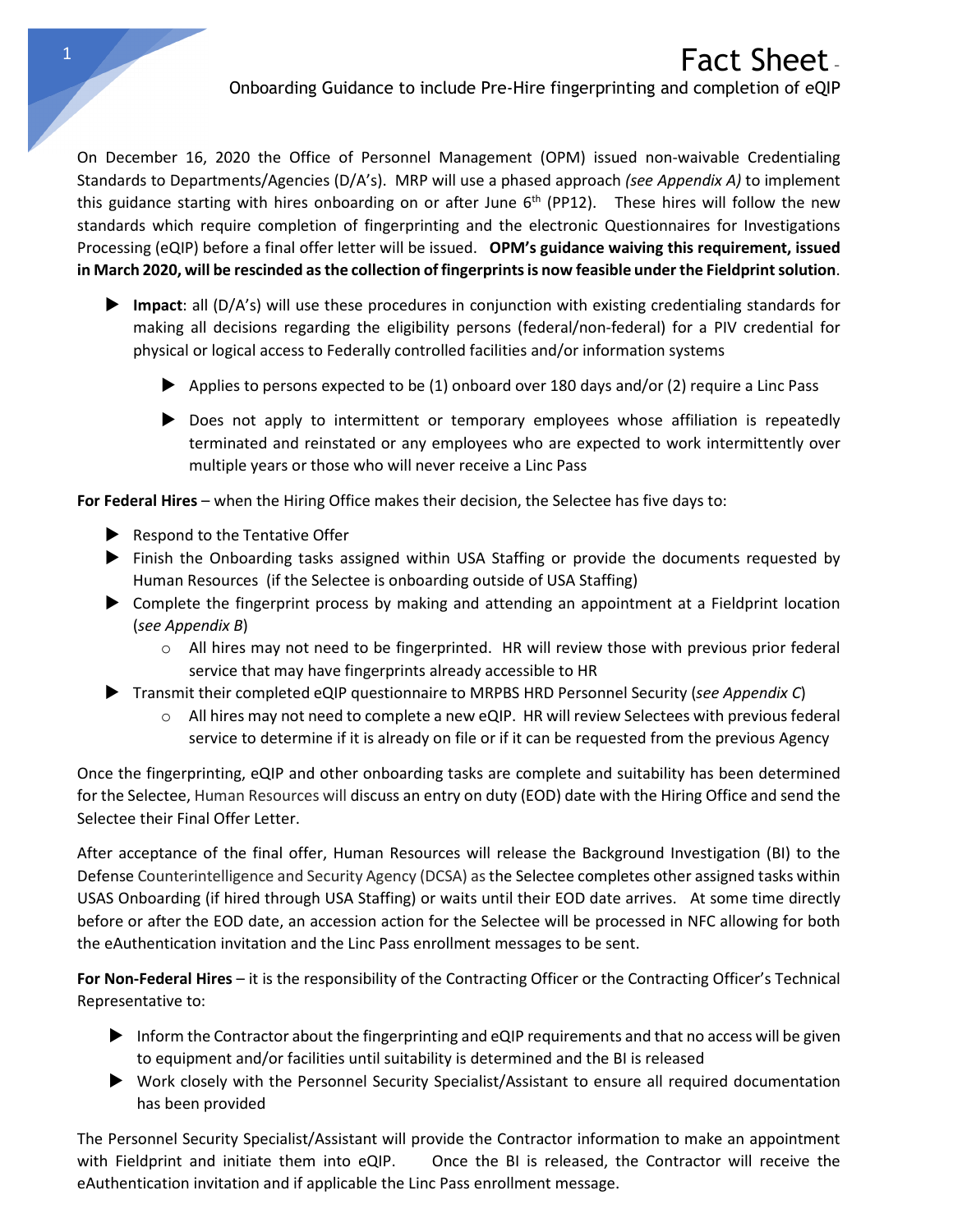Onboarding Guidance to include Pre-Hire fingerprinting and completion of eQIP

## *Phased Approach to Implementation - Appendix A*

Human Resources will start implementing the guidance provided by OPM for federal or non-federal hires coming onboard in or after pay period 12 (June 6, 2021) in this sequence:

## **Phase 1 (PP12) – Those who will be Onboard over 180 days**

- $\circ$  New AMS or APHIS Employees onboarding through the USAS Onboarding application
- o Transfers into AMS or APHIS from other USDA or Government Agencies
- o Non-Federals (Contractors, Affiliates, Non-Paid Interns, etc.)

# **Phase 2 (PP17) – COVID 19 Backlog**

- $\circ$  Federal hires whose fingerprint requirement was waived and (1) have been onboard for over 180 days and (2) either have or are seeking a Linc Pass
- $\circ$  Non-Federals whose fingerprint requirement was waived and (1) have been onboard for over 180 days and (2) either have or are seeking a Linc Pass
- **Phase 3 (PP20) – Excepted Service and Internal Agency Employees**
	- $\circ$  Excepted Service (A1/LA) federal hires who are expected: (1) to be onboard for over 180 days (2) to be issued a Linc Pass
	- o Federal hires with reassignment or promotion actions who haven't been fingerprinted or who haven't completed an eQIP during their tenure with AMS or APHIS

#### *Fieldprint Appendix B*

Fieldprint is a company that provides all aspects of the fingerprinting process at more than 1,200 locations nationwide. Selectees or Non-Federal resources will receive information in a Fingerprint/eQIP email. This message will direct them to the Fieldprint site where they can search for the most convenient site/distance/hours of operation for them. The fee charged by Fieldprint for this service must be borne by the Federal Selectee or Non-Federal resource making the appointment. For Federal Selectees – there is a reimbursement process available once they are onboard.

- They must use the code provided to them in their fingerprint email when making an appointment
- They must bring the correct documentation
	- o Fieldprint confirmation email message
	- o Two forms of identification
- They must pay the fee of \$16.50

| <b>FIND</b><br>Enter City and State or Zip |                  |            |                                                         |
|--------------------------------------------|------------------|------------|---------------------------------------------------------|
| <b>ADDRESS</b>                             | CITY             | DISTANCE Y | HOURS OF OPERATION                                      |
| * 1810 12th Avenue East<br>1.              | Hibbing, MN      | 20.4 mi    | TH 01:00 PM - 03:00 PM<br>Appointment required          |
| 2. * 1810 12th Avenue East                 | Hibbing, MN      | 20.4 mi    | Hours vary.<br>Appointment required                     |
| * 440 1st Avenue Northeast<br>3.           | Grand Rapids, MN | 21.3 mi    | M TU W TH F 10:00 AM - 04:00 PM<br>Appointment required |